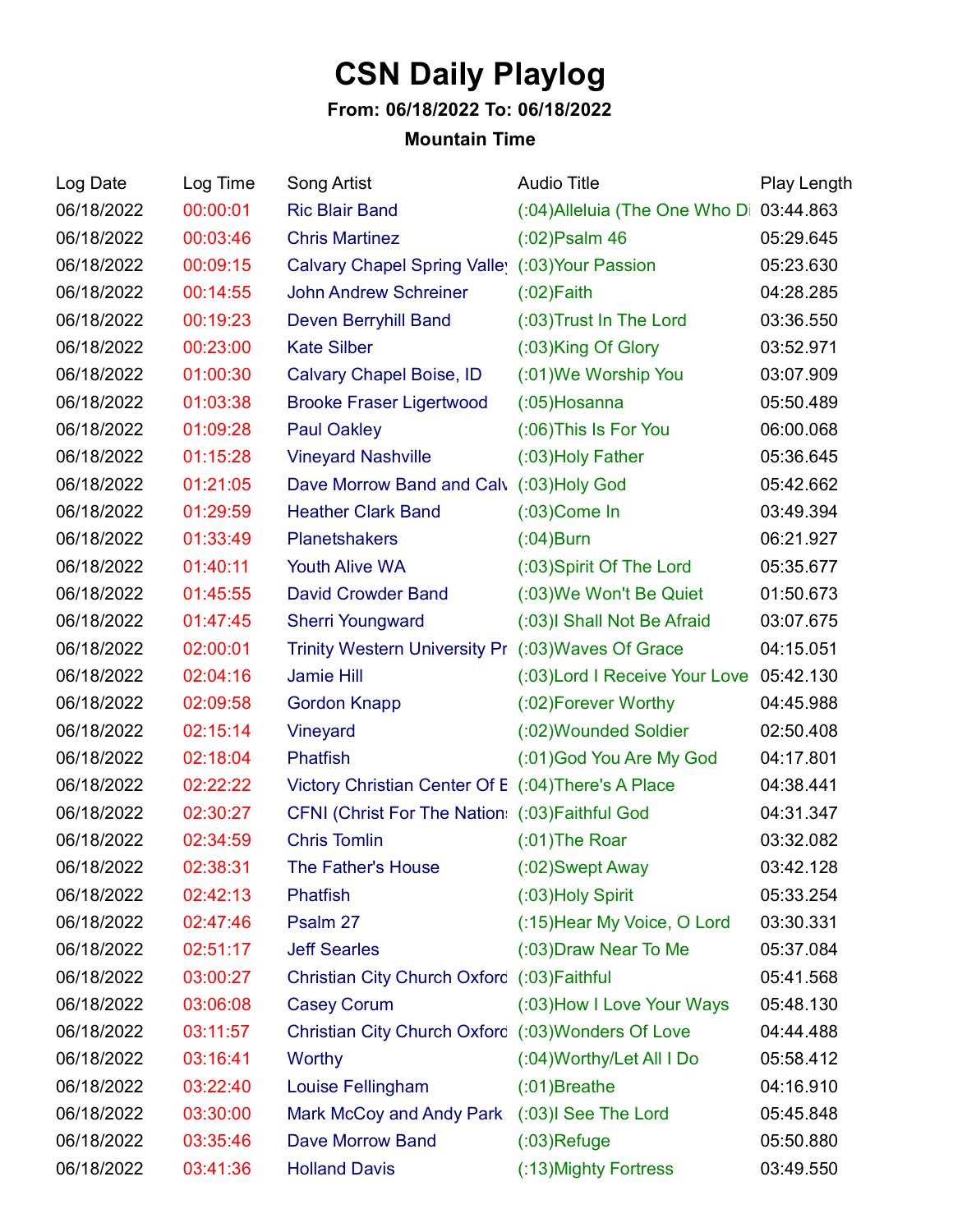| 06/18/2022 | 03:45:31 | <b>Brenda Harp</b>                                   | (:03) The Solid Rock                                                   | 02:26.987 |
|------------|----------|------------------------------------------------------|------------------------------------------------------------------------|-----------|
| 06/18/2022 | 03:47:58 |                                                      | The King's Centre (Aldersho (:03)I Will Come To The Water 04:17.019    |           |
| 06/18/2022 | 03:52:15 | <b>The Stoneleigh Band</b>                           | $(03)$ There Is A Day                                                  | 04:45.426 |
| 06/18/2022 | 04:00:15 | <b>Planetshakers</b>                                 | (:03) Now And Forever                                                  | 05:47.567 |
| 06/18/2022 | 04:06:03 | <b>Soul Survivor</b>                                 | (:02) Jesus Saves                                                      | 03:17.519 |
| 06/18/2022 | 04:09:20 | <b>Planetshakers</b>                                 | (:03) Even Greater                                                     | 05:45.286 |
| 06/18/2022 | 04:15:06 | Kingdom Faith Church                                 | $(02)$ l Exalt You                                                     | 02:28.643 |
| 06/18/2022 | 04:17:34 | <b>Joel Engle</b>                                    | (:00) Shadow Of Your Cross                                             | 03:18.940 |
| 06/18/2022 | 04:20:53 | <b>Dave Morrow Band</b>                              | (:04) Scarlet River                                                    | 05:36.864 |
| 06/18/2022 | 04:30:00 | <b>Riverview Church</b>                              | $(0.04)$ All I Want                                                    | 05:55.475 |
| 06/18/2022 | 04:35:56 | <b>Tim Hughes</b>                                    | (:03) At Your Name (Forever)                                           | 06:11.662 |
| 06/18/2022 | 04:42:09 | <b>Dave Morrow Band</b>                              | (:04) Scarlet River                                                    | 05:36.958 |
| 06/18/2022 | 04:47:46 | Stoneleigh International                             | (:01) You Are The Perfect And                                          | 03:09.644 |
| 06/18/2022 | 04:50:56 | <b>Alwyn Wall</b>                                    | (:03) Jesus Said                                                       | 06:04.427 |
| 06/18/2022 | 05:00:24 | <b>Noel and Tricia Richards</b>                      | (:23) To Be in Your Presence L 05:42.130                               |           |
| 06/18/2022 | 05:06:06 | <b>Eden's Bridge</b>                                 | (:03) I Will Change Your Name 03:09.205                                |           |
| 06/18/2022 | 05:09:15 | <b>New Life Church</b>                               | (:02) This Is Our God                                                  | 05:35.990 |
| 06/18/2022 | 05:14:51 | YFriday                                              | (:02) There on the Cross                                               | 03:52.300 |
| 06/18/2022 | 05:18:44 | <b>Praise Band</b>                                   | (:01) Waited For The Lord                                              | 03:02.315 |
| 06/18/2022 | 05:21:46 | <b>Andy Bromley</b>                                  | (:04) My Troubled Soul (Praise 04:50.270                               |           |
| 06/18/2022 | 05:30:16 | Victory Christian Center Of E (:17) Live For You     |                                                                        | 05:28.113 |
| 06/18/2022 | 05:35:44 | Paradise Community Church (:04) You Lord             |                                                                        | 05:31.725 |
| 06/18/2022 | 05:41:16 | <b>Noelle</b>                                        | (:02) Lost In Your Love                                                | 04:51.926 |
| 06/18/2022 | 05:46:08 | <b>Vineyard Inland</b>                               | $(0.03)$ All I Need                                                    | 05:46.817 |
| 06/18/2022 | 05:51:55 | <b>Noel Richards</b>                                 | (:03)I'm Crying Out                                                    | 04:57.395 |
| 06/18/2022 | 19:00:16 | YFriday                                              | $(03)$ Here                                                            | 05:40.177 |
| 06/18/2022 | 19:05:56 | <b>Glenn Kaiser</b>                                  | (:00)Acceptable                                                        | 02:47.018 |
| 06/18/2022 | 19:08:43 | <b>Chris Lizotte</b>                                 | (:03) Give Me Jesus                                                    | 02:39.127 |
| 06/18/2022 | 19:11:27 | Darlene Zschech                                      | (:02) Shadow Of Your Wings                                             | 05:37.973 |
| 06/18/2022 | 19:17:05 | <b>Planetshakers</b>                                 | (:03) Holy Spirit Come                                                 | 02:38.179 |
| 06/18/2022 | 19:19:43 | Christian City Church Oxford (:03)I Will Magnify You |                                                                        | 05:36.005 |
| 06/18/2022 | 19:30:16 | <b>Brian Doerksen</b>                                | (:25) The Love Of God                                                  | 02:37.394 |
| 06/18/2022 | 19:32:53 | <b>Kate Miner</b>                                    | (:03)Song In My Heart                                                  | 04:52.457 |
| 06/18/2022 | 19:37:46 | <b>Vineyard-Female</b>                               | (:03) Will You Worship                                                 | 04:15.816 |
| 06/18/2022 | 19:42:15 | <b>Chris Tomlin</b>                                  | $(07)$ All To Us                                                       | 06:00.817 |
| 06/18/2022 | 19:48:16 | <b>Planetshakers</b>                                 | (:03) Your Glory                                                       | 05:54.474 |
| 06/18/2022 | 19:54:11 |                                                      | Calvary Chapel Merritt Island (:04) The More I See Of You (L 02:34.425 |           |
| 06/18/2022 | 20:00:01 | <b>Praise Band</b>                                   | (:00) Jesus, Mighty God                                                | 02:21.020 |
| 06/18/2022 | 20:02:22 | Vineyard (Minneapolis, MN)                           | (:04) If You Say Go                                                    | 05:26.599 |
| 06/18/2022 | 20:07:48 | <b>Casey Corum</b>                                   | (:03)I Love Your Ways                                                  | 04:46.004 |
| 06/18/2022 | 20:13:16 | <b>Christian City Church Ryde</b>                    | (:01) Into Your Presence                                               | 06:02.458 |